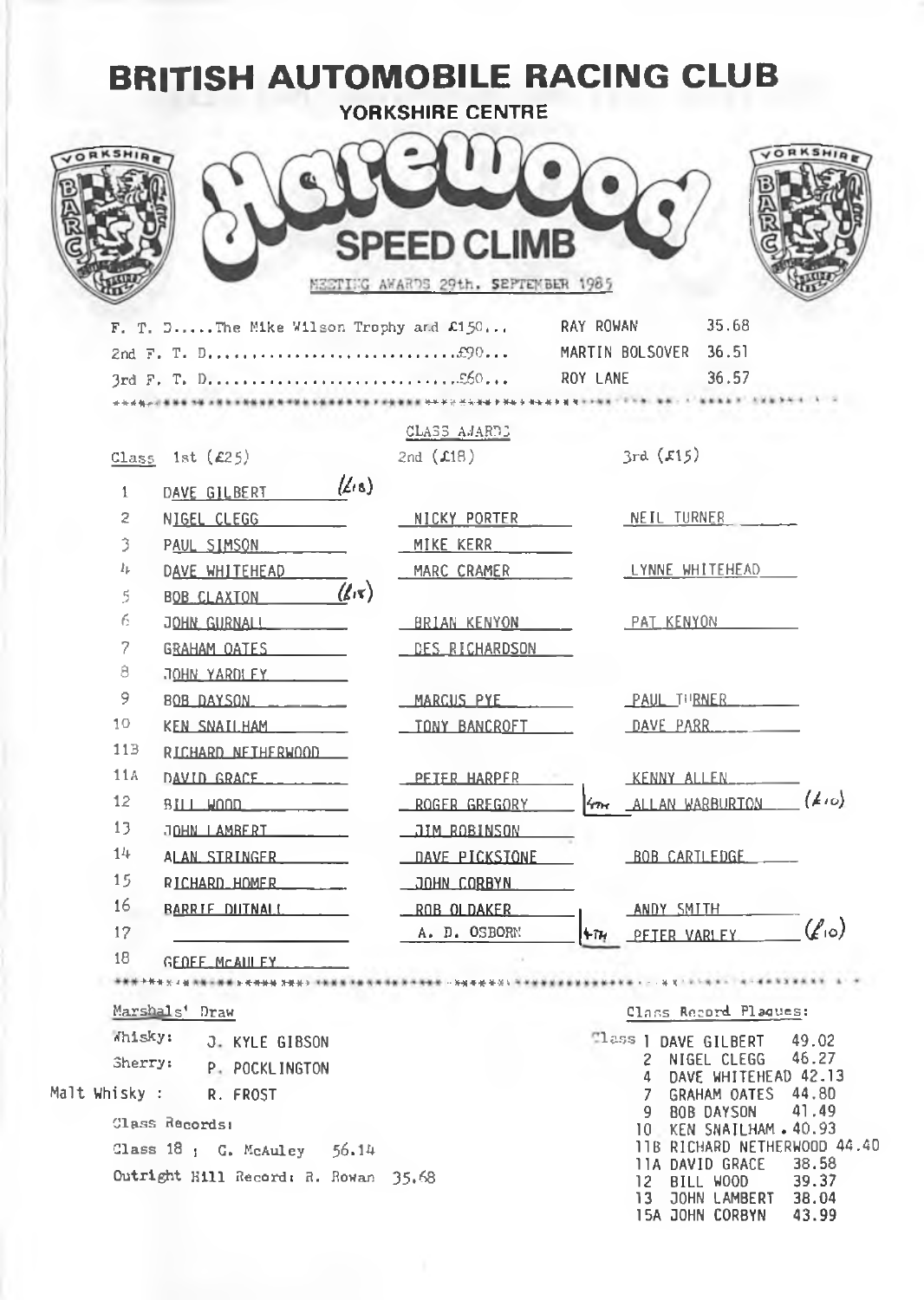# **BRITISH AUTOMOBILE RACING CLUB**

**YORKSHIRE CENTRE** 







#### 1985 HAREWOOD HILLCLIMB CHAMPIONSHIP

| FINAL POSITIONS                     |                     |       |
|-------------------------------------|---------------------|-------|
| 1stThe Clen Garnett Trophy and £400 | David Grace         | 92.49 |
|                                     | . John Gornall      | 91,57 |
|                                     | <b>Feter Harper</b> | 91.14 |
|                                     | Brian Kenyon        | 90.43 |
|                                     | Craham Oates        | 89.85 |
|                                     | Nirel Clerg         | 88.24 |
|                                     | Dave Whitehead      | 87.40 |
|                                     | Hill Wood           | 87.05 |
|                                     | Micky Porter        | 86.94 |
|                                     | Mike Kerr           | 85.73 |

#### 1985 HAREWOOD F.T.D. AWARDS SERIES

#### FINAL POSITIONS

| 1stThe Wilson Trophy and £250 | Tim Thomson  | -35. |
|-------------------------------|--------------|------|
|                               | David Grace  | 34   |
|                               | Peter Harper | -30  |
|                               | Bill Wood    | 22   |
|                               |              |      |

#### HAREWOOD ANNUAL AWARDS

| The Yorkshire Post Trophy R. Rowan      | 35.68   |
|-----------------------------------------|---------|
| The Jack Farrar Trophy T.D.F. Thomson   | 36.36   |
| The Richard Sutherland Trophy B. Kenyon | 90.43   |
| The Scrutineers Trophy G. Howarth       |         |
| The Wallace Arnold Trophy P.D. Simson   | 44.36   |
| The Total Trophy N. Clegg               | $+0.79$ |
| The Arnold Burton Trophy D.A. Grace     | 103.37  |
| The Appleyard Group Trophy P. Garland   | 43.86   |
| The Ford Woodhead Trophy A.J. Stringer  | 44.34   |
| The John Bindloss Memorial Trophy       |         |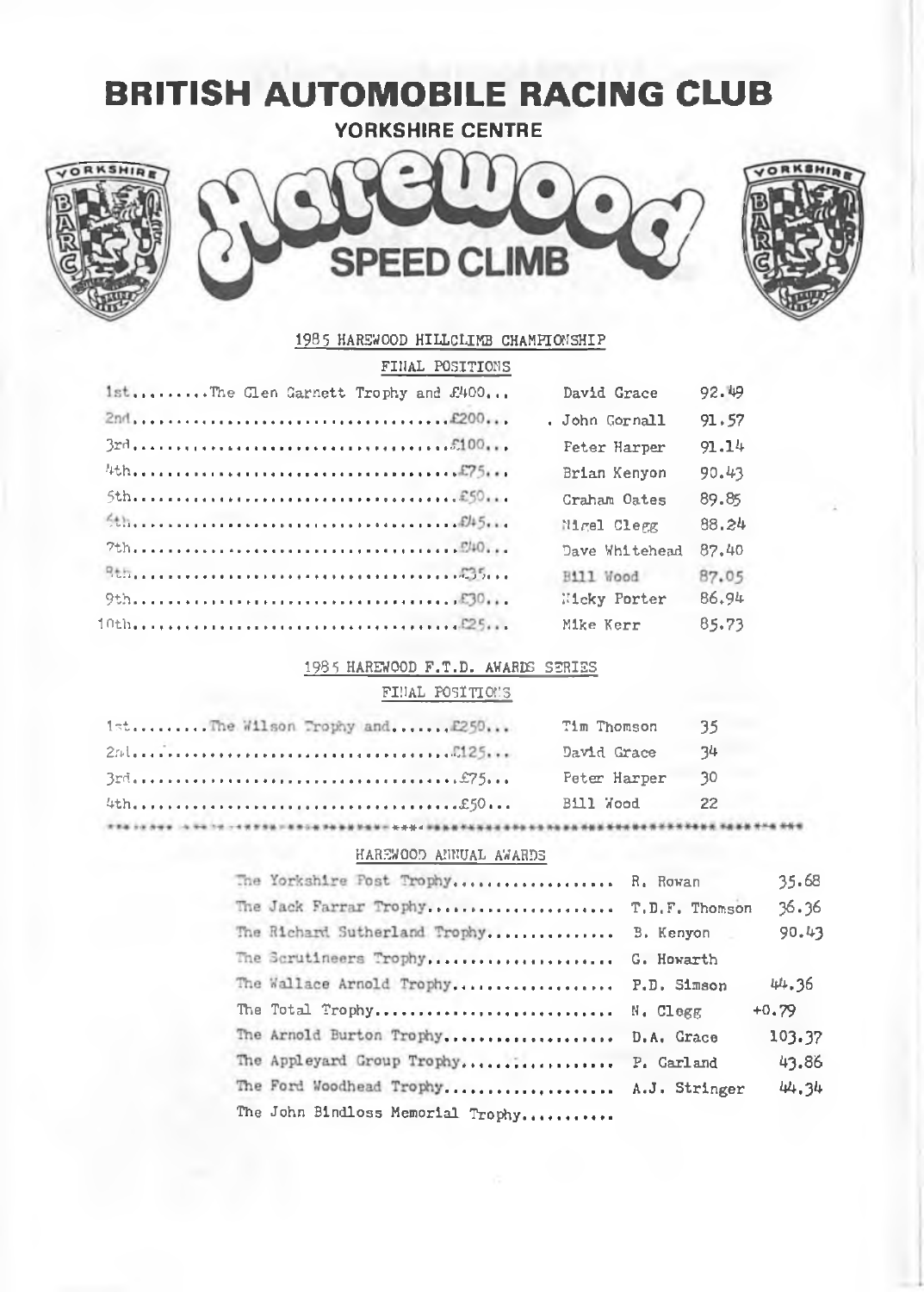### 1985 HARSWOOD HILLCLIMB CHAMPIONSHIP

|          |                                                                                                                                                                                                                                                        | FINAL POSITIONS.                |                         |               |               |                |                |
|----------|--------------------------------------------------------------------------------------------------------------------------------------------------------------------------------------------------------------------------------------------------------|---------------------------------|-------------------------|---------------|---------------|----------------|----------------|
|          | Posn Name                                                                                                                                                                                                                                              | 07/04                           | 12/05 02/06 14/07 18/08 |               |               | 29/09          | Total          |
| 1        | David Grace                                                                                                                                                                                                                                            | $(10.98)$ 18.85                 | 17.57                   | 19,00         | 17.79         | 19.28          | 92.49          |
| 2        | John Cornall                                                                                                                                                                                                                                           | $(14.43)$ 18.77                 | 18.26                   | 17.94         | 17.86         | 18.74          | 91.57          |
| 3        | Peter Harper                                                                                                                                                                                                                                           | $(9.58)$ 18.93 18.23            |                         | 18.59         | 16.75         | 18.64          | 91.14          |
| Ìş.      | Brian Kenyon                                                                                                                                                                                                                                           | 0.00 18.51                      | 18.06                   | 18.31         | 16,82         | 18.73          | 90.43          |
| 5<br>6   | Graham Oates                                                                                                                                                                                                                                           | (11.88) 18.27 18.08             |                         | 17.65         | 17,40         | 18.45          | 89.85          |
|          | Nigel Clegg                                                                                                                                                                                                                                            | $(13.37)$ 17.81                 | 17.71                   | 17.97         | 15.96         | 18.79          | 8P, 24         |
| 7        | Dave Whitehead                                                                                                                                                                                                                                         | $0.00 \quad 17.59$              | 17.66                   | 17.24         | 16,41         | 18.50          | 87.40          |
| 8        | Bill Wood                                                                                                                                                                                                                                              | $(11.59)$ 17.97                 | 17.24                   | 17.53         | 16.22         | 18.09          | 87.05          |
| 9        | Nicky Porter                                                                                                                                                                                                                                           | 14.62<br>18.36                  | 17.70                   | 17.67         | 0,00          | 18.59          | 86.94          |
| 10       | Mike Kerr                                                                                                                                                                                                                                              | $(9.77)$ 17.29                  | 17.31                   | 17.55         | 15.73         | 17.85          | 85.73          |
| 11       | Bob Cartledge                                                                                                                                                                                                                                          | 16, B4<br>0,00                  | 16.90                   | 16.88         | 16,13         | 17.12          | 83.87          |
| 12       | Allan Warburton                                                                                                                                                                                                                                        | 0.00<br>17,00                   | 16.28                   | 17.72         | 14,46         | 18.27          | 83.73          |
| 13       | Paul Simson                                                                                                                                                                                                                                            | (12.83) 17.19                   | 17.23                   | 16.81         | 14.39         | 17.97          | 83.59          |
| 14       | Dave Pickstone                                                                                                                                                                                                                                         | 16,00<br>0,00                   | 16.01                   | 17,56         | 15.93         | 18,03          | 83.53          |
| 15       | Pat Kenyon                                                                                                                                                                                                                                             | 16.93<br>0.00                   | 17.35                   | 17.61         | 13.64         | 17.16          | 32.69          |
| 16       |                                                                                                                                                                                                                                                        |                                 | 17.59                   | 0.00          | 15.58         | 17.12          | 82.57          |
| 17       |                                                                                                                                                                                                                                                        |                                 | 18.19                   | 0.00          | 17.18         | 18.22          | 81.77          |
| 18       |                                                                                                                                                                                                                                                        |                                 | 16.58                   | 16.5B         | 14.26         | 17.53          | 81.65          |
| 19       |                                                                                                                                                                                                                                                        |                                 | 15.41                   | 16.39         | 13.54         | 16.77          | 80.37          |
| 20       |                                                                                                                                                                                                                                                        |                                 | 16.67                   | 16.04         | 13.98         | 16.55          | 79.48          |
| 21       |                                                                                                                                                                                                                                                        |                                 | 15.35                   | 15.76         | 15.25         | 17,02          | 79.76          |
| 22       |                                                                                                                                                                                                                                                        |                                 | 16.96                   | $0.00 -$      | 15.56         | 16.98          | 77.06          |
| 23       | Pat Kenyon $0.00 16.93$<br>Neil Turner $13.98 18.30$<br>Alan Stringer $9.75 16.43$<br>Tan Wearden $(11.71) 17.26$<br>Michael Badigan $(7.38) 16.24$<br>Barrie Dutnall $(7.37) 15.38$<br>Geoff Howarth $13.29 14.27$<br>Tan Thomson $0.00 15$           |                                 | 17.07                   | 17.28         | 9.64          | 17.62          | 76.96          |
| 24       |                                                                                                                                                                                                                                                        |                                 | 16.29                   | 17.24         | 10.28         | 16.62          | 76.93          |
| 25       |                                                                                                                                                                                                                                                        |                                 | 16.81                   | 16.72         | 0.00          | 17.14          | 76.96          |
| 26       | an Wear<br>ideal Badiga,<br>darie Dutnall<br>Geoff Howarth<br>Tom Bancroft<br>The Theorem of the state of the state of the state<br>Des Richardson<br>Des Richardson<br>Des Richardson<br>Des Richardson<br>des Richardson<br>For Varley<br>For Varley |                                 | $13.74$ $14.40$         | 14.84         | 15.65         | 16.12          | 71.75          |
| 27       |                                                                                                                                                                                                                                                        |                                 | 15.59                   | 13.39         | 14.55         | 15.63          | 04.67          |
| 28       |                                                                                                                                                                                                                                                        |                                 | 15.86                   | 14.54         | 13.92         | 14.71          | 74.22          |
| 29       |                                                                                                                                                                                                                                                        |                                 | 15.00                   | 15.40         | 13.36         | 15.40          | 72.64          |
| 30       |                                                                                                                                                                                                                                                        |                                 | 14.71                   | 13.66         | 12.91         | 15.15          | 72.13          |
| 31       |                                                                                                                                                                                                                                                        |                                 | 15.27                   | 13.64         | 14.12         | 15.60          | 71.92          |
| 32       |                                                                                                                                                                                                                                                        |                                 | 14.39                   | 14.92         | 11.98         | 15,46          | 71.43          |
| 33       |                                                                                                                                                                                                                                                        |                                 | 17.80                   | 18.33         | 0.00          | 15.64          | 70.44          |
| 34       |                                                                                                                                                                                                                                                        |                                 | 0.00                    | 17.34         | 17.06         | 18.87          | 70.15          |
| 35       |                                                                                                                                                                                                                                                        |                                 | 17.13                   | 17.06         | 0.00          | 18,16          | 69.10          |
| 36       |                                                                                                                                                                                                                                                        |                                 | 17.70                   | 16.44         | 0.00          | 17.73          | 68.85          |
| 37       | Lynne Whitehead<br>John Lambert (C1 13) 0.00                                                                                                                                                                                                           |                                 | 13.55                   | 14.12         | 11.39         | 15.88          | 68.18          |
| 38       |                                                                                                                                                                                                                                                        |                                 | 16.64                   | 17.43         | 15.27         | 18.68          | 68.02          |
| 39       | Bob Prest                                                                                                                                                                                                                                              | 0,00<br>0,00                    | 16.52                   | 16.39         | 15,88         | 17.38          | 66.17          |
| 40       | John Smith                                                                                                                                                                                                                                             | 0.00<br>12.85                   | 13.48                   | 12.53         | 11.73         | 15.01          | 65.60          |
| 41       | Peter Green                                                                                                                                                                                                                                            | $(4.29)$ 12.82                  | 12.38                   | 13.83         | 12.04         | 14.27          | 65.34          |
| 42       | Neil Jackson                                                                                                                                                                                                                                           | 13.83<br>18.07                  | 17.30                   | 0,00          | 15.85         | 0,00           | 65.05          |
| 43       | Haydn Spedding                                                                                                                                                                                                                                         | $(6, 56)$ 14.00                 | 12,48                   | 13.52         | 10.40         | 14.18          | 64.58          |
| 44       | Rob Welch                                                                                                                                                                                                                                              | 0,00<br>15.68                   | 0.00                    | 15.94         | 14.48         | 16.33          | 62.43          |
| 45       | Allan Staniforth                                                                                                                                                                                                                                       | 4.87<br>14.97                   | 14.51                   | 15.12         | 13.40         | 0.00           | 61.87          |
| 46       | Joe Ward                                                                                                                                                                                                                                               | 15.93<br>0.00                   | 14.90                   | 0,00          | 14.66         | 15.95          | 51.44          |
| 47       | Bob Needham                                                                                                                                                                                                                                            | $(5.43)$ 11.75                  | 12.56                   | 12.56         | 10.35         | 12.84          | 60.06          |
| 48       | Bob Campbell                                                                                                                                                                                                                                           | 0.00<br>15.59                   | 14.33                   | 15.45         | 14.34         | 0.00           | 59.71          |
| 49       | Chris Mason                                                                                                                                                                                                                                            | $(5.41)$ 12.36                  |                         |               |               |                | 59.71          |
| 50       | John Swift                                                                                                                                                                                                                                             | 0.00<br>14.95                   | 12.29                   | 11.53         | 11,16         | 12.37<br>14.80 | 59.00          |
| 51       |                                                                                                                                                                                                                                                        |                                 | 15.42                   | $0.00 -$      | 13.83         |                | 58.70          |
| 52       | George Swinbourne                                                                                                                                                                                                                                      | 11.12<br>15.84                  | 15.83                   | 15.91         | 0,00          | 0.00           |                |
|          | Ian Carpenter                                                                                                                                                                                                                                          | 5.62<br>12.44                   | 0,00                    | 12.62         | 11.66         | 16.03          | 58.37          |
| 53<br>54 | Trevor Dutnall<br><b>Bill Owen</b>                                                                                                                                                                                                                     | 16.60<br>8.19                   | 16.67                   | 0,00          | 0.00          | 16.76          | 58.22          |
| 55       | John Gartside                                                                                                                                                                                                                                          | $(7.39)$ 11.76<br>0,00<br>13.87 | 12.64<br>14.21          | 11,04<br>0.00 | 8.65<br>12.38 | 13.30<br>14.19 | 57,39<br>54.65 |
|          |                                                                                                                                                                                                                                                        |                                 |                         |               |               |                |                |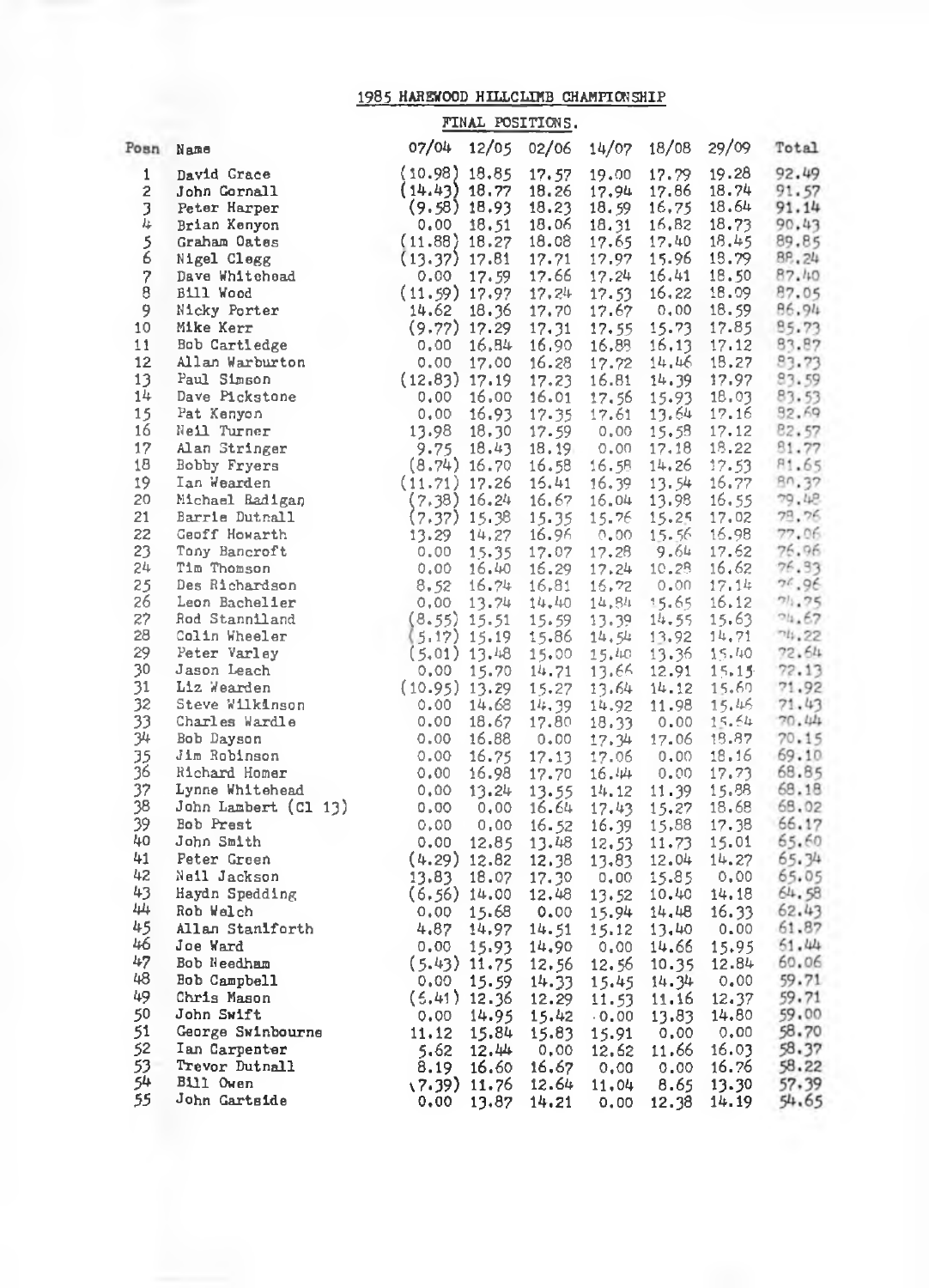| rosm | $\therefore$ ane       |                                  |                          | $02/nh$ $12/n5$ $02/n5$ $1h/n7$ |                             |                        | 18/08 29/09                    | Total                                  |
|------|------------------------|----------------------------------|--------------------------|---------------------------------|-----------------------------|------------------------|--------------------------------|----------------------------------------|
| 56   | John Bateman           | 0.00                             | 12,98                    | -0.00-                          | 14.58                       | 12.21                  | 14.79                          | 54.46                                  |
|      | 57 Mor. Gerrard        | $8.75 -$                         |                          | 16.16 16.49                     | 0.00                        | 13.09                  | 0.00                           | 54.39                                  |
| 58   | John Istead            | 0.00                             | $-9.99$                  | 17,03                           | 12.72                       | 0.00                   | 17.84                          | 53.49                                  |
| 59   | Mike McDermott         |                                  | $9.00 - 12.69$           | 14.17                           | 13.41                       | 11.08                  | 0.00                           | 51.74                                  |
| 60   | Richard Detherwood     |                                  | 1.97 9.46                | 0.00                            | 13.69                       |                        | 11.36 14.46                    | 50.94                                  |
| 61   | Eryl Davies            |                                  | $9.00$ $16.52$ $16.29$   |                                 | 17.52                       |                        | 0.000000000                    | 50.38                                  |
| 62   | $Tim$ . $e111$         | 2.41                             |                          | 11.71 12.06                     | 12.19                       | 10.61                  | 0.00                           | 48.99                                  |
| 63   | Ray Harper             |                                  |                          | $0.00 - 0.00 - 0.01$            | 15,46                       |                        | 15.53 16.98                    | 48.97                                  |
| 64   | Charlie Saunders       | $0.00 -$                         | $0.09 - 12.52$           |                                 | 12.58                       |                        | 10.07 13.49                    | 48.66                                  |
| 65   | Derek Goodall          |                                  |                          | $0.00$ 11.22 $0.00$             | 13.59                       | 10.12                  | 12.90                          | 47.82                                  |
| 66   | Rob Sinclair           |                                  | $0.00$ $12.20$           | -12.46                          | 0.00                        | 10.18                  | 12.52                          | 47.36                                  |
| 67   | Bev Fawkes             | 0.00-                            | 0.09                     |                                 | $11.74$ $10.72$             |                        | $10.57$ $14.28$                | 47.31                                  |
| 68   | Tony Birch             |                                  | $7.12$ $13.57$ $13.32$   |                                 | 0.00                        | 12,72                  | 0.00                           | 46.73                                  |
| 69   | Brian Walker           | 0.00.                            | 0.00                     | ິດເທດ                           | 15.54                       |                        | 14.83 16.28                    | 46.65                                  |
| 70   | Jim Thomson            |                                  | $0.00 \quad 15.31$       | 0.03                            | $^{\circ}$ ,00              |                        | 14.41 16.85                    | 46.57                                  |
| 71   | Chris Hart             |                                  |                          | 5.58 13.03 13.89 12.01          |                             | 0.00                   | 0.00                           | 44.41                                  |
| 72   | Brian Lee              |                                  | $0.00 - 0.00$            | 0.00                            |                             |                        | $14.74$ $14.21$ $14.26$        | 43.21                                  |
| 73   | Alex Graham            | 9.05                             | 0.02                     | 0.00                            | 16.96                       |                        | 0.00 16.83 42.84               |                                        |
| 74   | Steve Owen             | 2.04                             | 0.02                     | 9.21                            |                             | $10.42$ $9.04$ $10.72$ |                                | 41.43                                  |
| 75   | Wigel Ellis            |                                  | $5.40$ 11.22             | $0.00 -$                        | 9.82                        |                        | $0.00$ 13.10                   | 39.54                                  |
| 76   | Richard Williams       | 0.00                             | 0.09                     |                                 |                             |                        | $0.00$ $12.42$ $12.21$ $13.72$ | 38.35                                  |
| 77   | Mark Forster           |                                  |                          | 0.00 0.00 12.40                 |                             | $13.30 \quad 12.01$    | 0.00                           | 37.71                                  |
| 78   | John : etherwood       | 1.83                             | 9.06                     | 9.47                            | 8,12                        |                        |                                |                                        |
| 79   | John Yardley           |                                  |                          | $0.00 - 11.36 - 0.00$           |                             |                        |                                | $0.00$ 9.35 36.83<br>10.14 15.01 36.51 |
| 80   | Archie Inglis          |                                  | $0.00 0.00$<br>1.33 8.91 |                                 | $0.00 - 9.79$               |                        | 5.75 10.31 35.99               |                                        |
| 81   | David Montague         |                                  | 0.0010.16                |                                 | $0.00 - 12.53$              |                        | $0,00$ 12.69                   | 35.38                                  |
| 82   | ligel doscoe           | 0.00                             |                          | $0.00$ $10.41$ $0.00$           |                             |                        | $10.79$ $14.15$                | 35.35                                  |
| 83   | Geoff Ainsworth        | 0.00                             | 10.97                    | 0.00                            | $0.00 -$                    |                        | $10.79$ $13.54$                | 35.20                                  |
| 84   | Sarah Hutchinson       |                                  | 0.0066.36                |                                 | $7.00$ $7.63$               |                        | 5.83 8.36                      | 35.18                                  |
| 85   | Grayam Barnes          |                                  |                          | $0.00$ 11.11 12.54 0.00         |                             | 11.36                  | 0.00                           | 35.01                                  |
| 86   | Peter Kaye             |                                  |                          | $0.00$ $0.00$ $0.00$ $18.47$    |                             |                        | $16.41$ $0.00$                 | 34.88                                  |
| 87   | Bob Claxton            | 5.83                             | 0.00                     | 0.00                            | 14.42                       |                        | $0.00 - 14.41$                 | 34.66                                  |
| 88   | Tony Hall              |                                  | $0.00$ $8.06$            |                                 |                             |                        | 7.98 9.51 0.00 8.77 34.32      |                                        |
| 89   | Alister Douglas-Osborn |                                  | $0.00 - 0.00$            | 0.00                            |                             |                        | 14.80 0.00 17.50               | 34.30                                  |
| 90   | John Burrell           |                                  |                          | 4.77 14.64 14.64                |                             |                        | 0.00 0.00 0.00                 | 34.05                                  |
| 91   | Peter Speakman         |                                  | 5.98 13.79               |                                 | $0.00 - 14.27 - 0.00$       |                        | 0.00                           | 34.04                                  |
| 92   | Ronnie Craik           |                                  | $0.00 - 6.80$            | 0.00                            | 9.17 7.35                   |                        | 9.65                           | 32.97                                  |
| 93   | Faul Tankard           | 0.00                             |                          | $0.00$ $0.00$ $16.89$           |                             | 15.89                  | 0.00                           | 32.78                                  |
| 94   | Redvers Arnold         | 0.90                             |                          | 0.00 16.52 0.00                 |                             | 15.93                  |                                | 32.75                                  |
| 95   | John Fringle           |                                  | 3.57 0.00 10.53          |                                 | 0.00                        | 7.62                   | $0,00$<br>10,44                | 32.16                                  |
| 96   | George Tatham          |                                  | 2.89 14.42 13.76         |                                 | 0.00                        | 0.00                   | $0.00$ 31.07                   |                                        |
| 97   | John Hunt              | 0.00.                            | 0.00                     | 0.00                            |                             |                        | 14.49 0.00 16.36 30.85         |                                        |
| 98   | Ron Birkett            | $0.00 -$                         | - 0.00                   |                                 | $15.90 - 0.00$              |                        | $14.55$ 0.00 30.45             |                                        |
| 99   | Ian Fidoe              |                                  |                          | $0.00 - 14.45 - 0.00$           | 15.26                       | 0,00                   | 0.00                           | 30.21                                  |
| 100  | Carl Stone             |                                  | 11.03 18.00              | 0.00                            | 0,00                        | ∩.∩⊖                   | $0.00$ 29.03                   |                                        |
| 101  | John Corbyn            | 0.00                             | 0.00                     | $0.00 -$                        | 13,80                       |                        | $0.00$ 14.83                   | 28.63                                  |
| 102  | David Park             | C, O <sub>0</sub>                | . . 00                   |                                 | $0.00 - 0.00$               |                        | 12.27 16.30 28.57              |                                        |
| 103  | Mark Walewski          | C.00                             | C, OO                    | 1400.                           | $2*60$                      |                        | $13.11$ $15.32$                |                                        |
| 104  | Colin Elstrop          | 4.36                             | alna –                   |                                 | $0.00 - 11.78$              | $0.00$ 11.73           |                                | 28.43<br>27.87                         |
| 105  | Clare Staniforth       |                                  | $0.00$ 11.99             | 0.00                            | 11.98                       | 3.41                   | $0.00$ 27.58                   |                                        |
| 106  | Charles Clarke         |                                  | $0.00 - 10.67$           | 0.00                            |                             |                        | $5.54$ 10.09                   | 27.30                                  |
| 107  | David Hutchinson       | -0.00                            | $-0.00$                  | 9.35                            | $^{+0,+00}_{-7+88}$         |                        | $0.00 - 8.86$                  | 26.09                                  |
| 108  | Steve Allen            | -0.00                            | $C = CC$                 | -24.00 -                        |                             | $13.22$ 11.96          | ാ. റ.                          | 25.18                                  |
| 109  | Tony Bridgen           | ി. ിറ                            |                          | $0.00 - 12.20$                  | $\Omega$ , $\Omega\Omega$ . |                        | $^{11.90}$ $^{0.00}$           | 24.96                                  |
| 110  | Paul Coldman           | lo Loni Li                       |                          | $0.00 - 12.77$                  |                             |                        | $7.20$ 0.20 11.85 24.62        |                                        |
| 111  | Alan Hewton            | 7.90                             | 16.72                    | ್ಕೂಣ                            | $E_{\rm A}$ nd              | n.co                   | $\cap$ . $\cap$                | 24.62                                  |
| 112  | Roy Stone              | 10.19                            |                          |                                 | $\cap$ , $\cap \cap$        | 0,00                   |                                |                                        |
| 113  | ilke Bainbridge        | $\Gamma_{\bullet} \Gamma \Omega$ | 13.61 0.00<br>12.49      | $0.60 - 0.00$                   |                             |                        |                                | $0.00 - 23.71$                         |
| 114  | Alex Tyson             | $\cap_\bullet \cap \cap$         | 7.38                     | 0.23                            | 0.70                        |                        | 7.15                           | 10.47 0.00 23.16                       |
| 115  | Ian Scott              | 0.00                             | 0.00                     | $S_{\nu}$ 25                    | $^{\circ}$ . 00             | 0.00<br>7,06           | 9,52                           | 22.77<br>22.52                         |
|      |                        |                                  |                          |                                 |                             |                        |                                |                                        |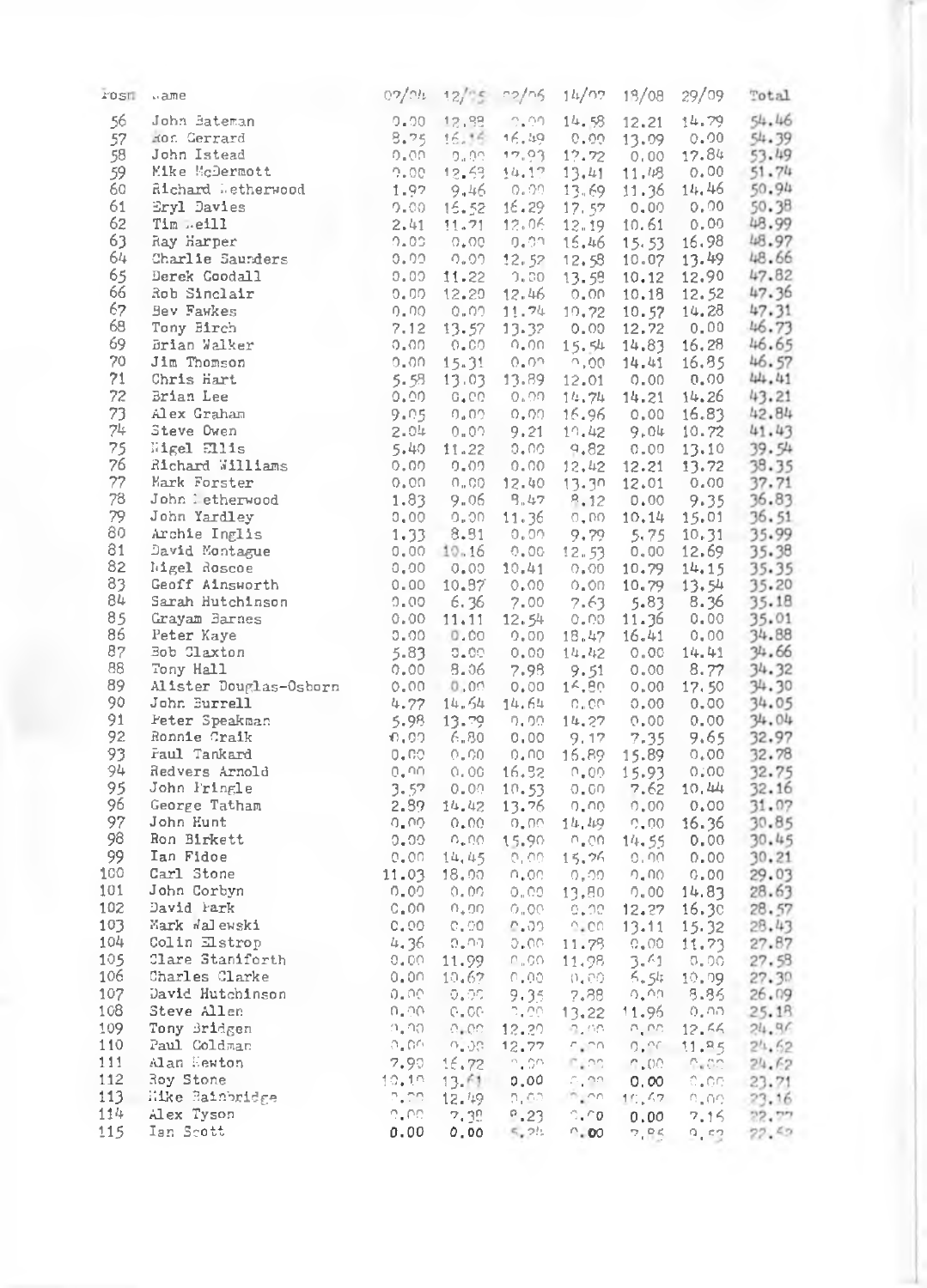|            | Post Name                       | 07/04          |                | 12/05 02/06          | 14/07                               | 18/08                                           | 29/09                                    | Total                             |  |
|------------|---------------------------------|----------------|----------------|----------------------|-------------------------------------|-------------------------------------------------|------------------------------------------|-----------------------------------|--|
| 116        | Richard Anderson                | 0.00           | 11.63          | 10.97                | 0.00                                | 0,00.                                           |                                          | 0.00 22.60                        |  |
| 117        | John Atkinson                   | 0.00           | $0.0^{\circ}$  | 13.58                | 0.00                                | 9,35                                            |                                          | 0.00 21.93                        |  |
| 118        | Christopher Rose                | 0.00           | 0.00           | 5.43                 | 8.70                                | 7.36                                            | 2.00                                     | 21.49                             |  |
| 119        | William Richmond                | 9.08           | 0.00           | 13.39                | 0.00                                | 0.00                                            | $0.00 -$                                 | 21.47                             |  |
| 120        | Phillip Ennew                   |                | $0.00 \t 0.00$ | 10,94                | $00, 0$                             |                                                 | $0.00 - 10.49$                           | 21.43                             |  |
| 121        | Roger Reynolds                  | 0.00           | 10.96          | 10.45                | $\mathcal{O}_+\mathcal{O}_+$        | 0.00                                            | 0.00                                     | 21.11                             |  |
| 122        | Paul Palmer                     | 2.26           | 9.77           | 8.31                 | $0.00 -$                            | 0.00.                                           | $0.00 -$                                 | 20.5h                             |  |
| 123        | Richard Jackson                 | 8.27           | 12.10          | ್ಮಾಂಗಿ               | 0.00                                | 0.00                                            | $0.00 -$                                 | 20.37                             |  |
| 124        | David Farrar                    | 0.00           | 10.06          | 9.84                 |                                     | $0.00 - 0.00$                                   | 0.00                                     | 19.9c                             |  |
| 125        | John MacDonald                  | 0.00           | 0,00           | 9.57                 | 0.00 -                              | 9.07                                            |                                          | $0.00$ $18.64$                    |  |
| 126        | Marcus Pye                      | 0.00           | 0,00           | 0.00                 | 0,00                                | <b>G.OC</b>                                     | $19.50 -$                                | 18.50                             |  |
| 127        | Marc Cramer                     | 0,00           | ೦.೦೦           | $0.00 -$             |                                     | $0.00 - 0.00$                                   | 18,18                                    | 18.18                             |  |
| 128        | Ray Rowan                       | 0,00           | 0.00           | 0.00                 | 0,00.                               | ú"uu                                            | 17.90                                    | 17.90                             |  |
| 129        | Graham Henson                   | 0.00           | 8.41           | 9.06                 | $O_+CO_+$                           | c.co.                                           | 0.00                                     | 17.47                             |  |
| 130        | Richard Mallock                 | ი, ეი          | 17.33          | 0.00                 | $0.70 -$                            | $\cup$ " $\cup$ $\cup$                          | 7.00                                     | 12,33                             |  |
| 131        | Chris Cramer                    | 0.00           | 17.23          | 0.00                 | - C.OO.                             | $C^{\bullet}$ UG-                               | 0.00                                     | 17,23                             |  |
| 132        | Mervyn Brake                    | 0.00           | 0.00           | 0,00.                | 17.19                               | 0.00                                            | $0.70 - 0.0$                             | 17, 10                            |  |
| 133        | Delyth Moore                    | 0.00           | 0.00           | 3.66                 | 2,01                                | 2.14                                            | $-2.41$                                  | 17,12                             |  |
| 134        | Roy Lane                        | 0.00           | 0.00           | 0.00                 | $\gamma$ , $\gamma\gamma$           | 2.00 15.92                                      |                                          | 16.97<br>×                        |  |
| 135        | Jerry Sturman                   | 0.00           | 0.00           | 0.00                 | 16.96                               | - 0.00                                          | ∴n,no                                    | 16,06                             |  |
| 136        | Simon Clark                     | $0.00 -$       | 0.00           | 0.00                 | 16.93                               | $\cap_+ \cap \cap_-$                            | $-\sigma^* \sigma \bar{\nu}$             | 16.93                             |  |
| 137<br>138 | Chris Dowson                    | 0.00<br>0.00   | 0.00           | C.OO.                | $Q_+CO$                             | 0.00                                            | 16.93<br>16,77                           | 16, 83                            |  |
| 139        | Martin Bolsover<br>Rob Oldaker  | 0.00           | 0.00<br>0.00   | 0.90<br>0.01         | $-0.00$<br>$\cap$ , $\cap \cap$     | $\cap$ , $\cap$ .                               | (0,00, 16,51)                            | 15.77<br>16.51                    |  |
| 140        | Andy Smith                      | 0.00           | 0.00           | 0.001                | - nuon                              |                                                 | n.or 16.35                               |                                   |  |
| 141        | Martyn Griffiths                | 0.00           | 0.00           | 0.00                 | 16.31                               | $\mathbb{C}$ , $\mathbb{C}\mathbb{C}$           | 0.00                                     | $\frac{15}{15}$ at $\frac{3}{10}$ |  |
| 142        | David Sturdy                    | 0.00           | $0.00 -$       |                      | $0.00 - 16.30$                      | Ounc.                                           | $\mathbb{R}$ on                          |                                   |  |
| 143        | Max Harvey                      | 0.00           | 0.00           | 0.00                 | 15.2h                               |                                                 | $\omega^*$ Go $\sim$ $\sim$ 7 $\omega$ . | 16.26                             |  |
| 144        | Barry Heath                     | 0.001          | $0.00 -$       | $\cap$ , $\cap \cap$ | 2.11                                | $E_{\bullet}$ 07                                | $n.3^n$                                  | 11.50                             |  |
| 145        | Chris Noore                     | 4.01           | $7.51 -$       | $2 - 00$             | $\mathcal{O}$ , $\mathcal{O}$ .     | 3.93                                            | $-2.25$                                  | $1 - 15$                          |  |
| 146        | David Could                     | 0.00           | 15.35          | 0.00.                | -0.00                               | $\gamma\gamma_*\gamma$                          | $\mathbf{V}_\mathbf{a}$ but              | 11, 25                            |  |
| 147        | David Fyfe                      | C, CO          | 15.27          | - 01.00              | $\sim 10$                           | n en                                            | $\cap_+ \cap \cap$                       | $\epsilon \approx 0.5$            |  |
| 148        | Jeremy Pogson                   | 0.00           | งเกล           | 14.96                | $-2422$                             | $\cap_\bullet \cap \cap$                        | $\mathcal{C}_\bullet$ on                 | 11,55                             |  |
| 149        | Robert Whelband                 | 0,00           | 0.00           | $0.00$               | 14.62                               | $\cap_{+}, \cap_{\Box}$                         | $\Delta^*$ Guy                           | 11.57                             |  |
| 150        | John Collinge                   | 0.00           | 0.00           | o, no                | - 0. <sup>nn</sup>                  | n, no                                           | 18,45                                    | 14.15                             |  |
| 151        | Michael Green                   | $C$ , OO.      | 8.36           | 0.00                 | - 0.00                              | 5.05                                            | ್ಮಗಿಲ                                    | 1.11.101                          |  |
| 152        | Alastair Cobb                   | 0.00           | -0. OC         | $\circ$ $\circ$      | $\circ$ . $\circ$                   | $n, \alpha$                                     | $1^{\circ}$ , 22                         | 1/1.22                            |  |
| 153        | Ian Forbes                      | 0.00           | 0.00           | 0.00                 | <b>D.PO</b>                         |                                                 | $^{\circ}$ ,00 = 1h,13                   | 14.13                             |  |
| 154        | Frank Bott                      | 0.00           | 14.02          | 0.00.                | 0.00                                | $0^+00^-$                                       | $n_{\bullet}$ 00 -                       | 11.72                             |  |
| 155        | Faul Rendle                     | 0.00           | $0.00 -$       | n, onl               | 13.81                               | - 0.02                                          | ್ಮಗಾ                                     | 13.71                             |  |
| 156<br>157 | John Ferkins                    |                | 0.00 0.00 0.00 |                      | $D_+ \cap D_+$                      | $\overline{\omega}$ , $\omega\overline{\omega}$ | 13.76                                    | 17.76                             |  |
| 158        | Melville Tyson                  | C.00           | 6.65           | 0.00                 | 0.00                                | 0.00                                            | 5.76                                     | 13.01                             |  |
| 159        | Tim King                        | - 0.00         | 0,00           | 0.00.                | $C_A DO$ .                          | 13.39                                           | $\cap$ , $\cap$<br>n, nri                | 13.29<br>13.23                    |  |
| 160        | Roger Willoughby<br>Alan Verity | 0.00-<br>13.19 | 13.23<br>n.on  | n.nn.                | $0.00 - 0.00$<br>$\cap_\pi\cap\cap$ | $^{\circ}$ .00<br>1.00                          | n.eo                                     | 13.19                             |  |
| 161        | Alan Barnett                    | 0.00           | 0.00           | $0.70 -$             | 0.00                                | 3.39                                            | $^{0.19}$                                | 11.56                             |  |
| 162        | Steve Hogg                      | 0.00           | 0.00           | $4.12 -$             | 0.50                                | 7.11                                            | $^{\circ}$ ,00.                          | 11,28                             |  |
| 163        | Chris Woodgate                  | 0.00           | 0,00           | 11.16                | 0.00                                | 0.00-                                           | $\cup$ * $\cup$ $\cup$                   | 11.16                             |  |
| 164        | David Haith                     | 0.00           | 0,00           | -0.00-               | 0,00                                | 10.99                                           | $\cap$ , $\cap\cap$                      | 19.99                             |  |
| 165        | Richard Andrew                  | 0.00           | 10.91          | 0.೧೧                 | 0.00                                | $\tilde{\omega}^* \omega \tilde{\omega}$        | ic.on.                                   | 13.91                             |  |
| $165 =$    | Jack Swinbourne                 | 0.00           | 10.91          | 0,00.                | in, na                              | n, m                                            | n, nn                                    | 10.91                             |  |
| 167        | Wick Vandervell                 | 0.00           | 10.55          | 0.00                 | n,on                                | 0.00                                            | 0.00                                     | 10.55                             |  |
| 168        | David Gardner                   | 0.00           | ಾ. ೧೧          | 0.00                 | $C = C C$                           | 5.36                                            | 5.10                                     | $1^n, 155$                        |  |
| 169        | Stuart Harte                    | 0,00           | 0,00           | 0.00                 | 0.00                                | n, n                                            | 10.31                                    | 10.31                             |  |
| 170        | Derek Bridge                    | 9,66           | 0,00           | 0.00                 | 0,00                                | 0.00                                            | 0.00                                     | 9.66                              |  |
| 171        | Paul Clapham                    | 0,00           | 0.00           | 0.00                 | 0.00                                | 0,00.                                           | 9,17                                     | 9.17                              |  |
| 172        | Hew Dundas                      | 0,00           | 9.00           | 0,00                 | 0.00                                | 0.00                                            | 0.00                                     | 9.00                              |  |
| 173        | Dave Marsh                      | 0.00           | 8.95           | 0.00                 | 0,00                                | 0.00                                            |                                          | 0.00 8.95                         |  |
| 174        | John Lambert (Cl 11B)           | 0.00           | 0,00           | 0.00                 | 0.00                                | 0.00                                            | 8.14                                     | 8.04                              |  |
| 175        | <b>Nick Hill</b>                | 0.00           | 0,00           | 7.97                 | 0.00                                | 0.00                                            | 0.00                                     | 7.97                              |  |
|            |                                 |                |                |                      |                                     |                                                 |                                          |                                   |  |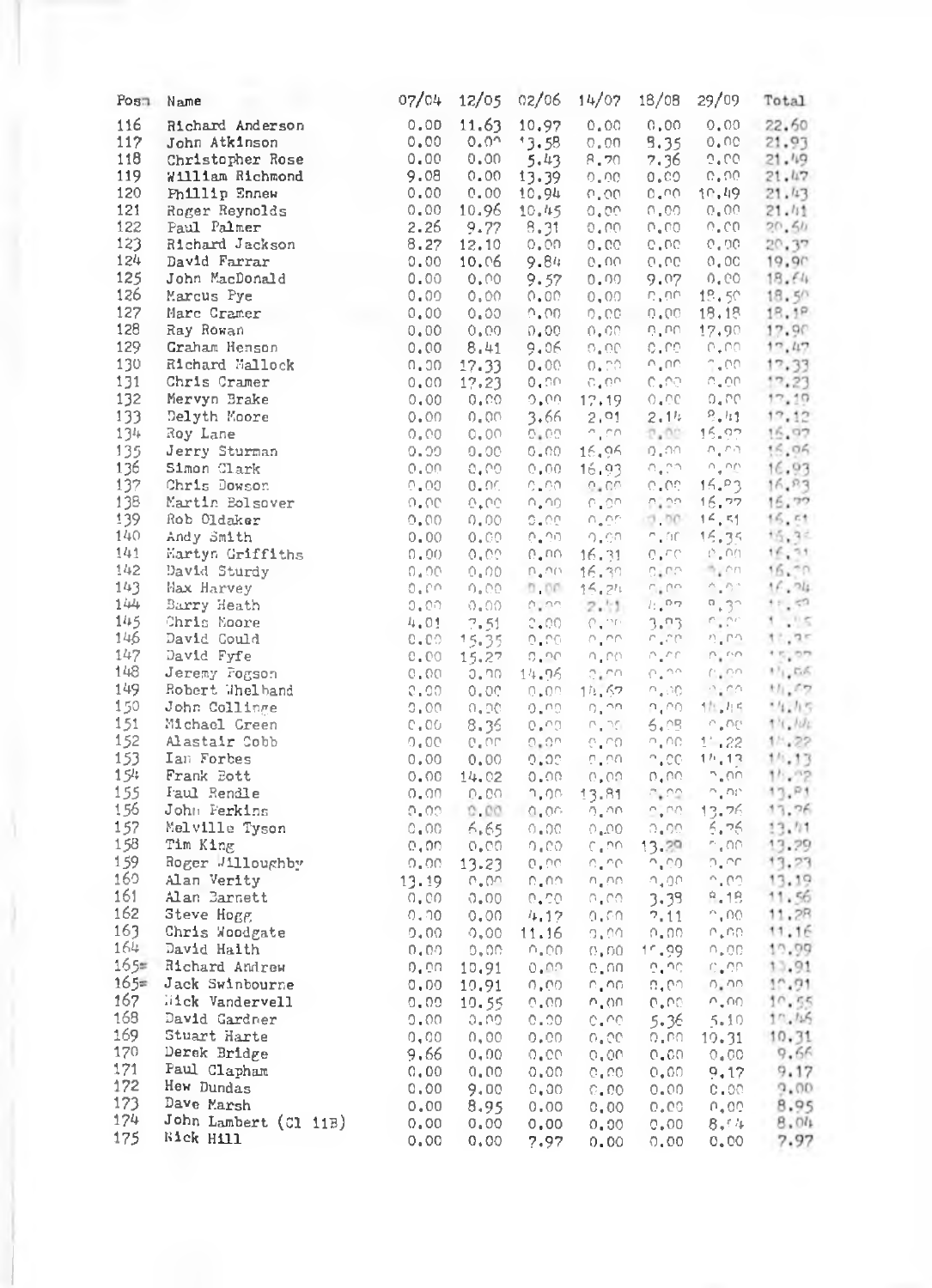| Posn | Name                  | 07/04 | 12/05 |      | 02/06 14/07 | 18/08 | 29/09 | Total |
|------|-----------------------|-------|-------|------|-------------|-------|-------|-------|
| 176  | Pater Brocklehurst    | 0.00  | 0.00  | 0.00 | 0.00        | 6.52  | 0.00  | 6,52  |
| 177  | Derak Stansfield      | 3.51  | 0.00  | 0.00 | 0.00        | 0.00  | 0.00  | 3.51  |
| 178  | Richard Bridgman      | 0.00  | 0.00  | 0.00 | 0.00        | 0.00  | 2.93  | 2,92  |
| 179  | Geoffrey Watson-Brown | 0.00  | 0.00  | 0.00 | 0.00        | 2.46  | 0.00  | 2,46  |
| 180  | Pat Donnelly          | 2.24  | 0.00  | 0.00 | 0.00        | 0.00  | 0.00  | 2.24  |
| 181  | Peter Bennison        | 0.00  | 0.00  | 1.92 | 0.00        | 0.00  | 0.00  | 1.92  |
| 182  | Nick Netherwood       | 0.00  | 0.00  | 1.73 | 0,00        | 0.00  | 0.00  | 1,73  |
| 183  | Dennis Pegg           | 0.00  | 0.00  | 0.00 | 0.00        | 0.00  | 1.18  | 1,18  |

|                  | 1985 HAREWOOD HILLCLIMB CHAMPIONSHIP F.T.D. AWARDS SERIES |       |                  |       |                |                |                |                |
|------------------|-----------------------------------------------------------|-------|------------------|-------|----------------|----------------|----------------|----------------|
|                  |                                                           |       | FINAL POSITIONS  |       |                |                |                |                |
| nac <sup>n</sup> | Hame                                                      | 07/04 | 12/05            | 02/06 | 14/07          | 18/08          | 29/09          | Total          |
| 1                | Tim Thomson                                               |       | 9                | 10    | 10             |                | 6              | 35             |
| 2                | David Grace                                               | 10    | 6                | 6     | 4              | 8              |                | 34             |
| 3                | Feter Harper                                              | 7     | 5                | 2     | 6              |                |                | 30             |
| 4                | Bill Wood                                                 | 9     | 4                | 3     | --             | $\frac{5}{6}$  |                | 22             |
| 5                | Jim Thomson                                               |       | 2                |       | --             | 9              |                | 19             |
| 6                | Alister Douglas-Osborn                                    |       |                  |       | 8              | a m            | $\frac{3}{2}$  | 15             |
| 2                | Charles Wardle                                            |       |                  | 9     | 5              |                |                | 14             |
| 8                | John Lambert                                              |       |                  | B     | 1              | 4              | 1              | 14             |
| 9                | Feter Kave                                                |       |                  |       | $\overline{c}$ | 10             |                | 12             |
| 10               | Brian Walker                                              |       |                  |       | 3              | 7              | $\overline{2}$ | 12             |
| 11               | Barrie Dutnall                                            | 5     |                  | 4     |                | 3              | $\sim$ $-$     | 12             |
| 12               | Ray Rowan                                                 | --    |                  |       |                |                | 11             | 11             |
| 13               | Chris Cramer                                              |       | 10               |       |                |                |                | 10             |
| 14               | Martin Bolsover                                           |       |                  |       |                |                | 9              | 9              |
| 15               | Martyn Griffiths                                          |       |                  |       | 9              |                |                | 9              |
| 16               | Alan lewton                                               | 6     | 3                |       |                |                |                | 9              |
| 12               | Roy Lane                                                  |       |                  |       |                |                | 8              | 8              |
| 13               | David Could                                               |       | 8                |       |                |                |                | 8              |
| 19               | Alex Graham                                               | 8     | --               |       | $=$            |                |                | 8              |
| 20               | Max Harvey                                                |       | <b>Life Rate</b> |       | 7              |                |                | 7              |
| 21               | John Hunt                                                 |       |                  |       |                |                | 5              | 55             |
| 22               | Jim Robinson                                              |       |                  | 5     |                |                |                |                |
| 23               | Chris Dowson                                              | --    |                  |       |                |                | Щ              | 4              |
| 24               | Mike Kerr                                                 | 4     |                  |       |                |                |                | 4              |
| 25               | <b>Feter Speakman</b>                                     | 3     |                  |       |                |                |                | 3              |
| 26               | Feter Varley                                              |       |                  |       |                | $\overline{2}$ |                | $\overline{c}$ |
| 27               | John Istead                                               |       |                  | 2     |                |                |                | $\overline{c}$ |
| 28               | Richard Homer                                             |       |                  | 1     |                |                |                | $\overline{1}$ |
|                  |                                                           |       |                  |       |                |                |                |                |

\*\*\*\*\*\*\*\*

\*\*\*\*\*\*\*\*\*

\*\*\*\*\*\*\*\*\*\*\*\*\*\*\*\*\* ENDS.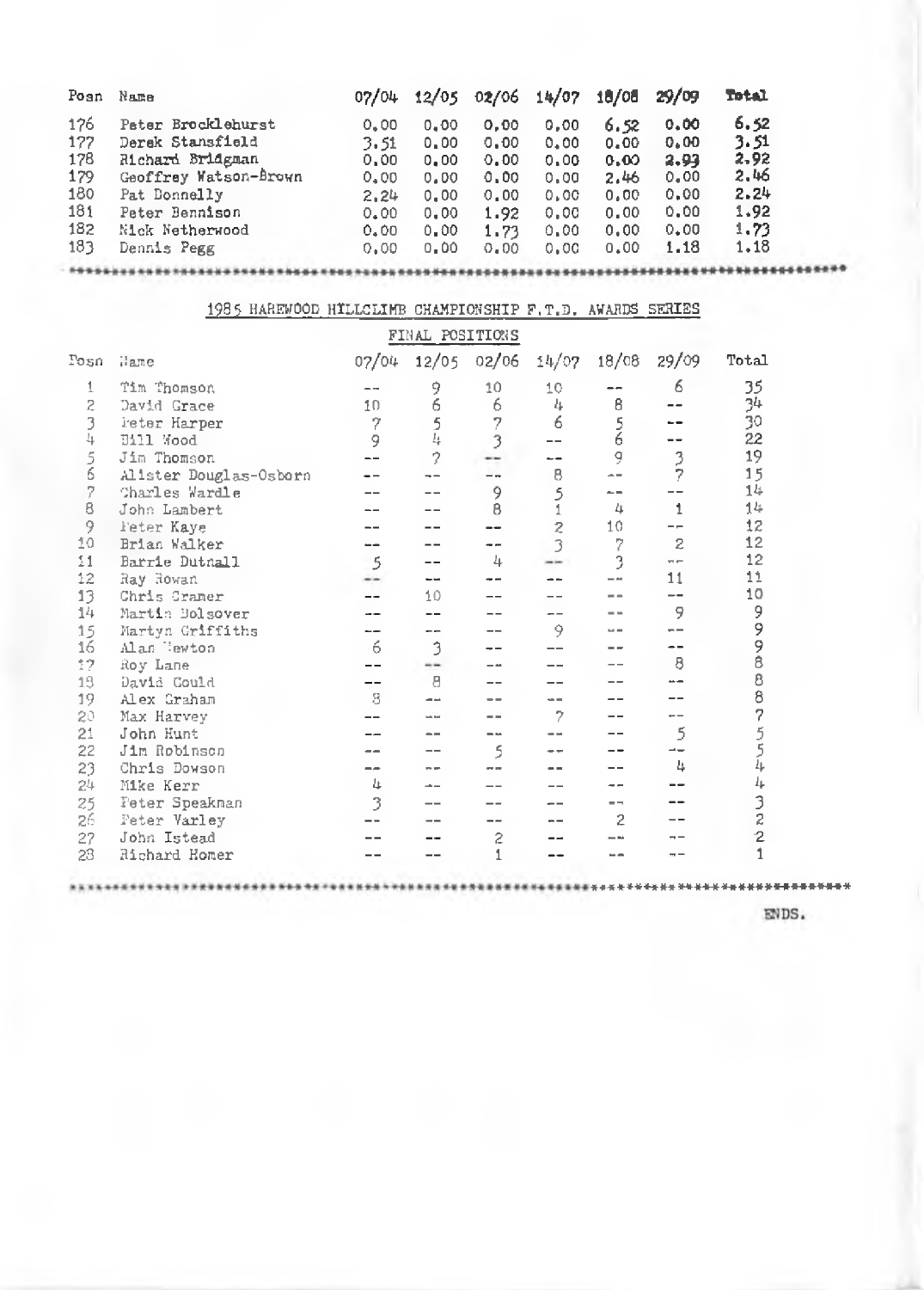| CLASS 7                                                                                                                                                                                                                                                                           |                                                                                | <b>BOGEY 63.25</b>                           |  |  |
|-----------------------------------------------------------------------------------------------------------------------------------------------------------------------------------------------------------------------------------------------------------------------------------|--------------------------------------------------------------------------------|----------------------------------------------|--|--|
|                                                                                                                                                                                                                                                                                   |                                                                                |                                              |  |  |
|                                                                                                                                                                                                                                                                                   |                                                                                |                                              |  |  |
|                                                                                                                                                                                                                                                                                   |                                                                                |                                              |  |  |
|                                                                                                                                                                                                                                                                                   |                                                                                |                                              |  |  |
|                                                                                                                                                                                                                                                                                   |                                                                                |                                              |  |  |
|                                                                                                                                                                                                                                                                                   |                                                                                |                                              |  |  |
|                                                                                                                                                                                                                                                                                   |                                                                                |                                              |  |  |
|                                                                                                                                                                                                                                                                                   |                                                                                |                                              |  |  |
|                                                                                                                                                                                                                                                                                   |                                                                                |                                              |  |  |
|                                                                                                                                                                                                                                                                                   |                                                                                |                                              |  |  |
|                                                                                                                                                                                                                                                                                   | ENTRANT - LANCS & CHES C.C./H.J.QUICX LTD. - MANCHESTER                        | 1594 45.43 44.80 18.45 1                     |  |  |
| CLASS 8<br>'MARQUE' SPORTS CARS<br>OVER 2600 CC                                                                                                                                                                                                                                   |                                                                                | BOGEY 62.88<br>RECORD - 18/8/85 - TIME 43.86 |  |  |
|                                                                                                                                                                                                                                                                                   |                                                                                |                                              |  |  |
|                                                                                                                                                                                                                                                                                   |                                                                                |                                              |  |  |
|                                                                                                                                                                                                                                                                                   |                                                                                |                                              |  |  |
|                                                                                                                                                                                                                                                                                   |                                                                                |                                              |  |  |
| ________________<br>CLASS 9<br>GT & MOD SPORTS CARS<br>UP TO 1600 CC                                                                                                                                                                                                              | BOGEY 60.36<br>RECORD - 16/9/79 - TIME 42.36<br>L C BARTER DAVRIAN HARTWELL VI |                                              |  |  |
| ------------------------                                                                                                                                                                                                                                                          |                                                                                |                                              |  |  |
|                                                                                                                                                                                                                                                                                   |                                                                                |                                              |  |  |
|                                                                                                                                                                                                                                                                                   |                                                                                |                                              |  |  |
| ENTRANT - CDUGAR DEVELOPMENTS                                                                                                                                                                                                                                                     |                                                                                |                                              |  |  |
|                                                                                                                                                                                                                                                                                   |                                                                                |                                              |  |  |
|                                                                                                                                                                                                                                                                                   |                                                                                |                                              |  |  |
|                                                                                                                                                                                                                                                                                   |                                                                                |                                              |  |  |
| ENTRANT - SHEFFIELD & HALLANSHIRE NOTOR CLUB<br>The State of the State of the Muslim State of the Muslim State of the Muslim State of the State of the Muslim<br>The Muslim State of the Marcos RINI BL THE STATE STATE OF THE STA                                                |                                                                                |                                              |  |  |
| ENTRANT - BLOSSOP & DISTRICT CAR CLUB                                                                                                                                                                                                                                             |                                                                                |                                              |  |  |
|                                                                                                                                                                                                                                                                                   |                                                                                |                                              |  |  |
|                                                                                                                                                                                                                                                                                   |                                                                                |                                              |  |  |
|                                                                                                                                                                                                                                                                                   |                                                                                |                                              |  |  |
|                                                                                                                                                                                                                                                                                   |                                                                                |                                              |  |  |
|                                                                                                                                                                                                                                                                                   |                                                                                |                                              |  |  |
|                                                                                                                                                                                                                                                                                   |                                                                                |                                              |  |  |
|                                                                                                                                                                                                                                                                                   |                                                                                |                                              |  |  |
| ENTRANT - BLUSSON CONTRACT CONTRACT CONTRACT CONTRACT CONTRACT CONTRACT CONTRACT CONTRACT CONTRACT CONTRACT CONTRACT CONTRACT CONTRACT CONTRACT CONTRACT CONTRACT CONTRACT CONTRACT CONTRACT CONTRACT CONTRACT CONTRACT CONTR<br>ENTRANT - COUGAR DEVELOPMENTS LTD DRERETON CROSS |                                                                                |                                              |  |  |
|                                                                                                                                                                                                                                                                                   |                                                                                |                                              |  |  |

,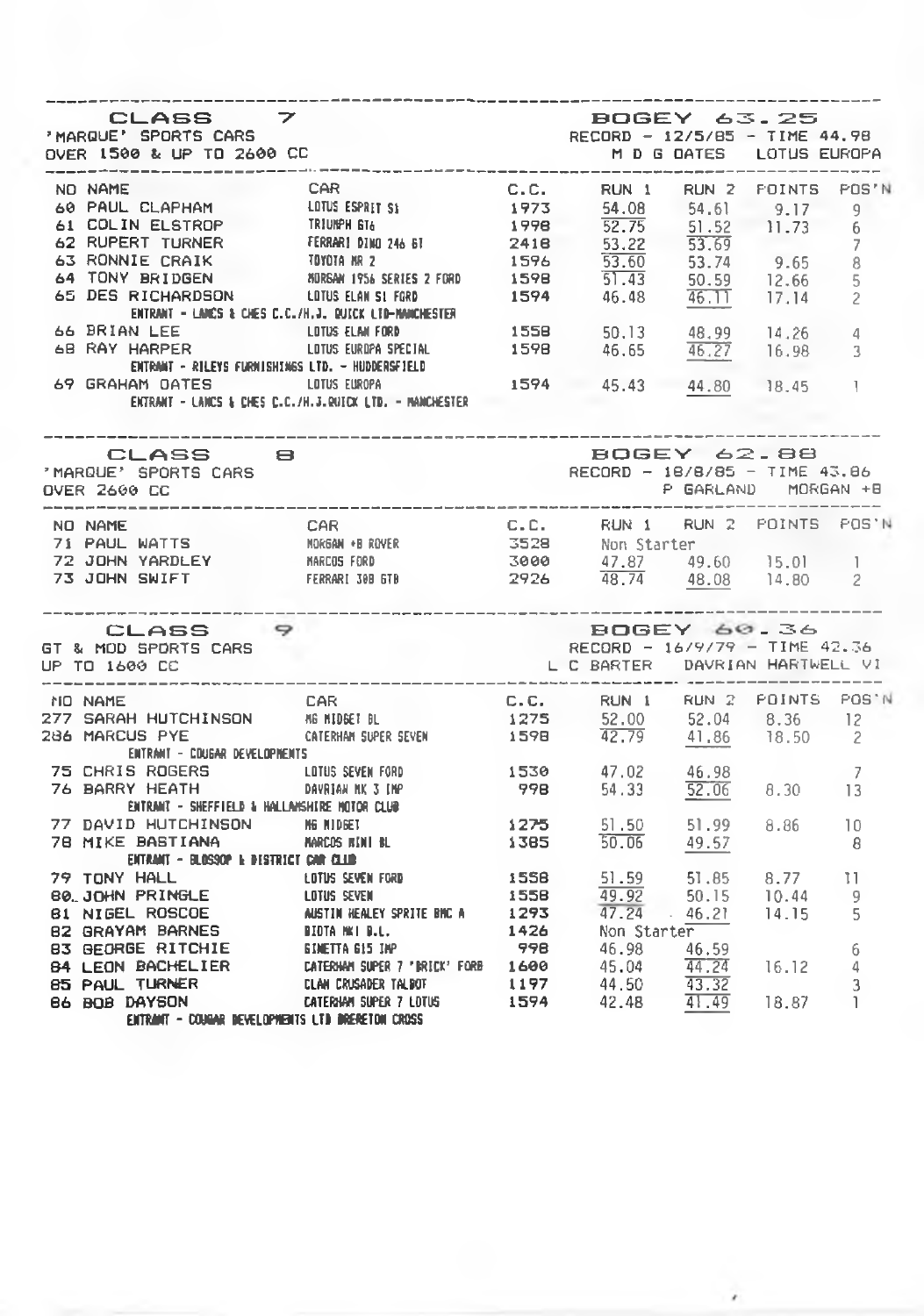| CLASS 10<br>GT & MOD SPORTS CARS<br>OVER 1600 CC                                                                      | K P TANKARD T V R TUSCAN FORD                         | <b>BOGEY 59.06</b><br>RECORD - 0/7/04 - TIME 41.06 |             |                |
|-----------------------------------------------------------------------------------------------------------------------|-------------------------------------------------------|----------------------------------------------------|-------------|----------------|
| NO NAME                                                                                                               | <b>CAR</b>                                            | C.C. RUN 1 RUN 2 POINTS                            |             | POS'N          |
| 291 CHARLIE SAUNDERS (1994) ASUAR ETIPE (1994) 39989 (1995) 42-255 (1995) 12.37 (1997) 292 CHRIS MASON                |                                                       |                                                    |             |                |
|                                                                                                                       |                                                       |                                                    |             |                |
| ENTRANT - LANCASTERS ESTATE AGENTS - BARNSLEY                                                                         |                                                       |                                                    |             |                |
| 36 ALASTAIR COBB LOTUS 7 FORD                                                                                         |                                                       | 1650 44.93 44.84 14.22                             |             | 5              |
| 88 RICHARD BRIDGMAN BUALINGTON ARROW FORD 2000 56.13 56.63 2.93                                                       |                                                       |                                                    |             | 11             |
| ENTRANT - JOHN CORBYN HOTORS                                                                                          |                                                       |                                                    |             |                |
|                                                                                                                       |                                                       | 53.38 55.00                                        |             | 10             |
|                                                                                                                       |                                                       | 2000 Fail 52.30 6.76                               |             | 9              |
| 91 JOHN SMITH JABUAR E-TYPE 3800 44.05                                                                                |                                                       |                                                    | 45.56 15.01 | $\overline{4}$ |
| 92 HAYDN SPEDDING MARUAR E-TYPE 4238 45.78 44.88 14.18                                                                |                                                       |                                                    |             | 6              |
| ENTRANT - LANCASTERS-ESTATE AGENTS-BARNSLEY                                                                           |                                                       |                                                    |             |                |
|                                                                                                                       |                                                       |                                                    |             | 3              |
|                                                                                                                       |                                                       |                                                    |             | $\overline{c}$ |
| 95 KEN SNAILHAM 600 1650 41.92 40.93                                                                                  |                                                       |                                                    |             |                |
| ENTRANT - QUORN ENGINE DEVELOPMENTS                                                                                   |                                                       |                                                    |             |                |
| 96 PAUL TANKARD IV A TUSCAN FORD 4997 Non Stanter                                                                     |                                                       |                                                    |             |                |
| CLASS 11B<br>CLUBMANS SPORTS CARS<br>CLASS R - UF TO 1600 CC CLASS CHART CENTAUR 84B CLOSE FORD                       |                                                       | BOGEY 58.86<br>RECORD - 10/6/84 - TIME 44.85       |             |                |
| NO NAME                                                                                                               |                                                       | C.C. RUN 1 RUN 2 POINTS POS'N                      |             |                |
| 301 RICHARD NETHERWOOD CENTAUR MK146 CLOSE 1600 44.40 44.55 14.46 1<br>EMTRANT - RILEYS FURNISHINGS LTD. HUDDERSFIELD |                                                       |                                                    |             |                |
| 98 JOHN LAMBERT                                                                                                       | MALLOCK U2 MK 14E DAD FORD 1600 1600 51.80 50.82 8.04 |                                                    |             | 5              |
| 99 GEOFF AINSWORTH 6ALA CLUSMAN BISPORT FORD 1600 45.44 45.32 13.54                                                   |                                                       |                                                    |             | 3              |
| ENTRANT - PRESTON AUTO CLUB                                                                                           |                                                       |                                                    |             |                |
| 100 PAUL GOLDMAN MALLOCK ML& FORD 1600 47.74 47.01 11.85                                                              |                                                       |                                                    |             | Δ              |

101 P E T E R GREEN CENTAUR NK 146 CLOSE 1 6 0 0 44.91 4 4 .5 9 1 4 .2 7 2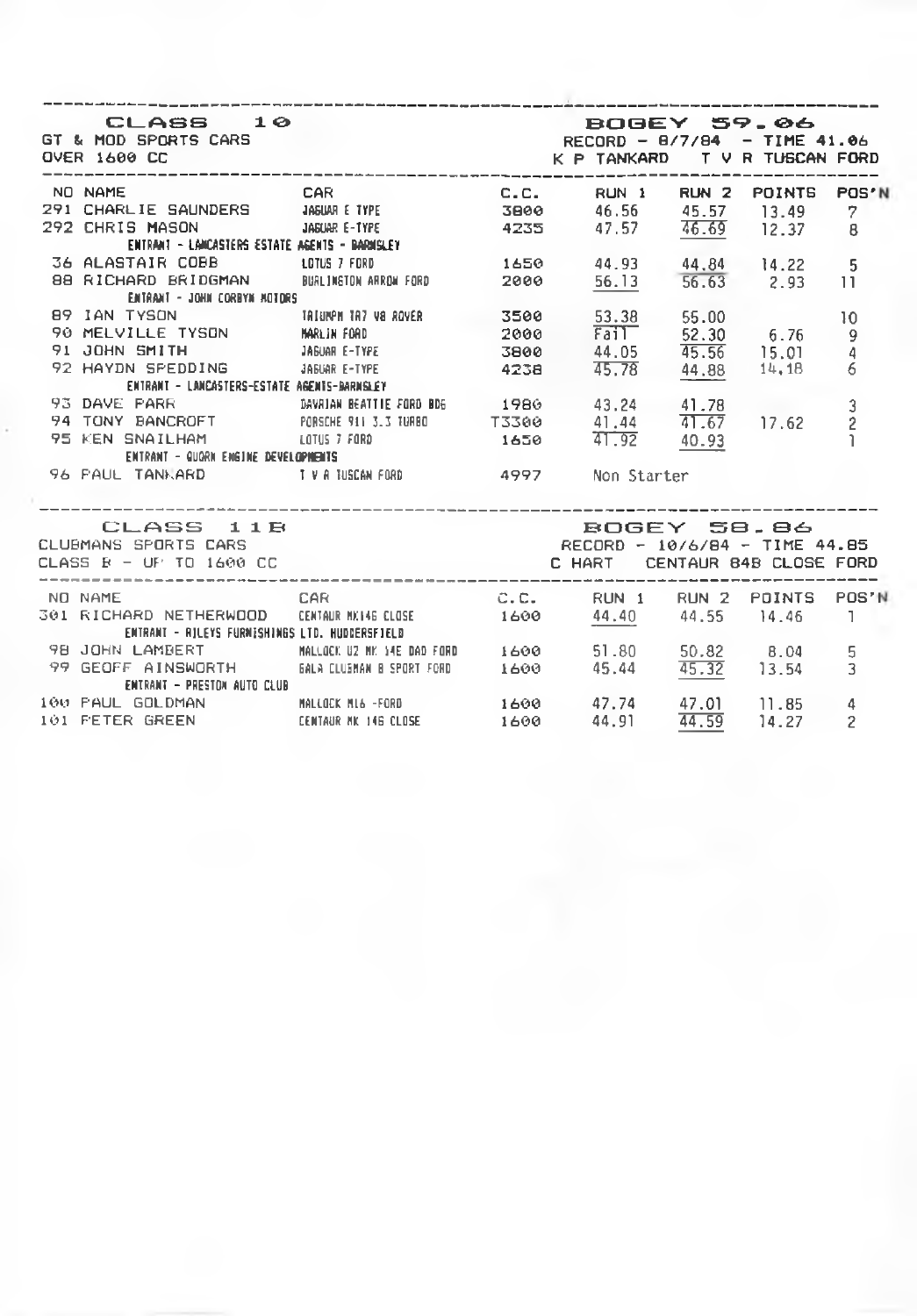| --------------------------------<br>CLASS 11A<br>CLUBMANS SPORTS CARS<br>CLASS A - UP TO 1700 CC DA GRACE MALLOCK U2 14/25 BEATTIE                                                                                                                                                          |                                   |  |  |  |
|---------------------------------------------------------------------------------------------------------------------------------------------------------------------------------------------------------------------------------------------------------------------------------------------|-----------------------------------|--|--|--|
| NO NAME                                                                                                                                                                                                                                                                                     | CAR C.C. RUN I RUN 2 POINTS POS'N |  |  |  |
| 307 ROGER LAWSON MALLOCK 209 WELSON 1700 56.65 43.12 14<br>314 STEVE WILKINSON MALLOCK 02 21/248 CHAMBERLAIN 1700 43.30 42.40 15.46 11                                                                                                                                                      |                                   |  |  |  |
|                                                                                                                                                                                                                                                                                             |                                   |  |  |  |
| ENTRANT - RILEYS FURNISHINGS LTD. - HUDDERSFIELD<br>314 STEVE MILLICATES FURNISMER MAILDCK UZ 214 STEME HAMBERLAIN 1799 43.30 42.40 15.46 11<br>315 ALLAN WARBURTON MALLOCK UZ 1475 BEATTIE 1799 41.00 39.59 18.27 4<br>193 TON DUNNER MAILDCK UZ 1475 BEATTIE 1799 41.55 $\frac{47.52}{41$ |                                   |  |  |  |
|                                                                                                                                                                                                                                                                                             |                                   |  |  |  |
|                                                                                                                                                                                                                                                                                             |                                   |  |  |  |
|                                                                                                                                                                                                                                                                                             |                                   |  |  |  |
|                                                                                                                                                                                                                                                                                             |                                   |  |  |  |
|                                                                                                                                                                                                                                                                                             |                                   |  |  |  |
|                                                                                                                                                                                                                                                                                             |                                   |  |  |  |
|                                                                                                                                                                                                                                                                                             |                                   |  |  |  |
|                                                                                                                                                                                                                                                                                             |                                   |  |  |  |
|                                                                                                                                                                                                                                                                                             |                                   |  |  |  |
|                                                                                                                                                                                                                                                                                             |                                   |  |  |  |
|                                                                                                                                                                                                                                                                                             |                                   |  |  |  |
|                                                                                                                                                                                                                                                                                             |                                   |  |  |  |
|                                                                                                                                                                                                                                                                                             |                                   |  |  |  |
|                                                                                                                                                                                                                                                                                             |                                   |  |  |  |
|                                                                                                                                                                                                                                                                                             |                                   |  |  |  |
| ENTRANT - RILEYS FURNISHINGS LTD. - MUDERSFIELD<br>115 DAVID GRACE MALLDCK 02 14/25 BEATTIE 1700 39.18 38.58 19.28 1                                                                                                                                                                        |                                   |  |  |  |
|                                                                                                                                                                                                                                                                                             |                                   |  |  |  |
|                                                                                                                                                                                                                                                                                             |                                   |  |  |  |
|                                                                                                                                                                                                                                                                                             |                                   |  |  |  |
|                                                                                                                                                                                                                                                                                             |                                   |  |  |  |
|                                                                                                                                                                                                                                                                                             |                                   |  |  |  |
| ENTRANT - HONEYBOURNE NOULDINGS                                                                                                                                                                                                                                                             |                                   |  |  |  |
|                                                                                                                                                                                                                                                                                             |                                   |  |  |  |
|                                                                                                                                                                                                                                                                                             |                                   |  |  |  |
| 121 ROGER GREGORY MALLOCK U2 FORD B3N 1558 50.20 39.55 2<br>122 BOB PREST MALLOCK WK 23 B0A 1598 40.93 40.08 17.38 3<br>123 BILL WOOD MALLOCK U2 19 B0A 1600 40.01 <u>39.37</u> 18.09 1                                                                                                     |                                   |  |  |  |
| ENTRANT - LEJCESTER BUTLDING SOCIETY                                                                                                                                                                                                                                                        |                                   |  |  |  |
|                                                                                                                                                                                                                                                                                             |                                   |  |  |  |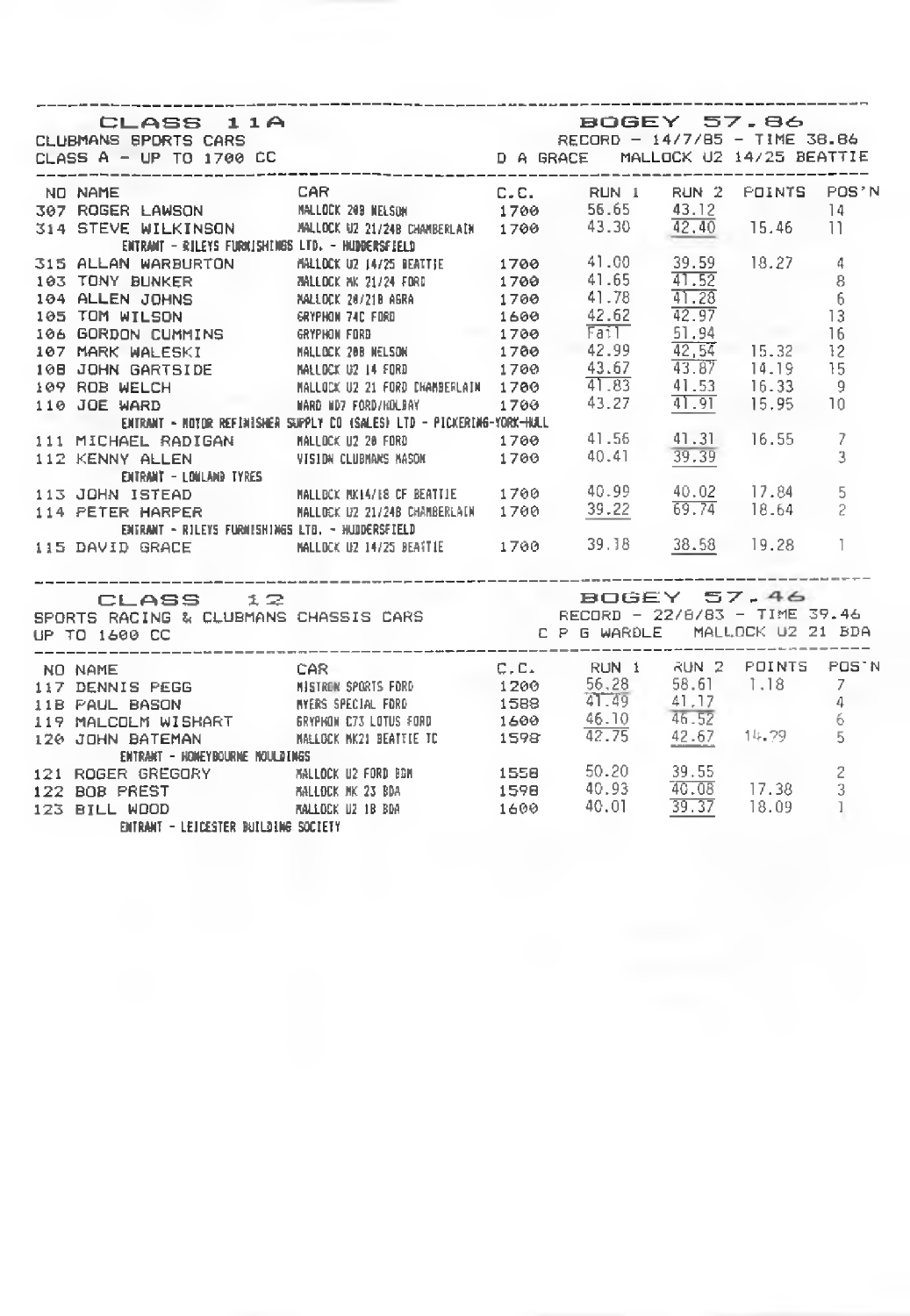| CLASS 13<br>SPORTS RACING & CLUBMANS CHASSIS CARS<br>OVER 1600 CC CLUBMANS CHASSIS CARS CP G WARDLE MALLOCK U2 21 HART/MARKS                                                                                                           |                                        |                                                                                     |             |                                                        |                             |
|----------------------------------------------------------------------------------------------------------------------------------------------------------------------------------------------------------------------------------------|----------------------------------------|-------------------------------------------------------------------------------------|-------------|--------------------------------------------------------|-----------------------------|
| NO NAME<br>325 PHIL STOTT MS KAYNE SPECIAL AND 1 PUINTS POINTS POSTN<br>125 DAVID ELLIOT MS KAYNE SPECIAL MSB MOO 52.81 52.11 5<br>126 JOHN NETHERMOOD ROTRAK TRIUMPH 1997 48.13 47.37 9.35 4<br>137 SECOCOL RIFRAMT - RILEYS FURNISHI |                                        | ---------                                                                           |             |                                                        |                             |
|                                                                                                                                                                                                                                        |                                        |                                                                                     |             |                                                        |                             |
| - селими в постояние на маркетатель<br>127 GEORGE ТАТНАМ - МЕДЯВИ ИЗС СКЕЧЯВЕТ – 7200 Mon Starter<br>12В ALEX GRAHAM - МАЦВСК М20 FORB B9A - 1700 - 40.87 - <u>39.89</u> 16.83<br>ENTRANT - TEAM SCOTTISH FARM                         |                                        |                                                                                     |             |                                                        | 3                           |
| 129 JIM ROBINSON MALLOCK U2 NK2INART/NARKS 2200 39.09 38.56 18.16 2<br>130 JOHN LAMBERT PILBEAM MP18 NART 2400 39.00 38.04 18.68 1                                                                                                     |                                        |                                                                                     |             |                                                        |                             |
| CLASS 14<br>PRE 1981 FORMULA                                                                                                                                                                                                           |                                        | <b>BOGEY 62.77</b><br>RECORD - 12/5/85 - TIME 44.34                                 |             |                                                        |                             |
|                                                                                                                                                                                                                                        |                                        |                                                                                     |             |                                                        |                             |
| NO NAME<br>132 JON COLLINGE PACER FROM THE RESULT ON THE RESULT OF THE RESULT OF THE RESULT OF THE RESULT OF THE RESULT OF THE RESULT OF THE RESULT OF THE RESULT OF THE RESULT OF THE RESULT OF THE RESULT OF THE RESULT OF THE       |                                        |                                                                                     |             |                                                        |                             |
| ENTRANT - DESIGN & FIFTINGS                                                                                                                                                                                                            |                                        |                                                                                     |             |                                                        |                             |
| 2135 TIM MASSIN - BEINN & HELLYN NX286 KENT<br>135 TIM MASSIN LAND NERLYN NX38 FORD 1598 47.40 47.14<br>137 JASON LEACH DASTLE NAIS FORD 1598 47.40 47.77<br>138 COLLIN WHEELER NERLYN NX 38 FORD 1600 47.62 47.77<br>138 COLLIN WHEEL |                                        |                                                                                     |             | $\frac{47.14}{47.77}$ 15.63<br>14.71<br>16.76<br>17.12 | f.<br>7<br>8<br>9<br>4<br>3 |
| 142 ALAN STRINGER CROSSLE 30F CHESHIRE 1600 44.92 44.55 18.22                                                                                                                                                                          |                                        |                                                                                     |             | 18.03                                                  | 2                           |
| <b>CLASS</b> 15<br>RACING CARS<br>UP TO 1100 CC                                                                                                                                                                                        |                                        | ECGEY 58.82<br>RECORD - 14/7/85 - TIME 40.01<br>R T WARD - SARACEN MBS COSWORTH BDJ |             |                                                        |                             |
|                                                                                                                                                                                                                                        |                                        | RUN 1 RUN 2 POINTS POS'N                                                            |             |                                                        | 8<br>7<br>6<br>5<br>3       |
| EMTRANT - HIGTOM BUILDERS<br>148 JOHN CORBYN                                                                                                                                                                                           | JEDI 1/84 SUZUKI 492 43.99 53.10 14.83 |                                                                                     |             |                                                        | 2                           |
| EMTRANT - JOHN CORBYN MOTORS<br>149 STEVE OWEN<br>ENTRANT - HALF MOON SARAGE                                                                                                                                                           | TERAPIN BL                             | 1071 48.52 48.10 10.72                                                              |             |                                                        | 4                           |
| 150 RICHARD HOMER DELTA 1824 - IMP 1100 41.75                                                                                                                                                                                          |                                        |                                                                                     | 41.09 17.73 |                                                        | ı                           |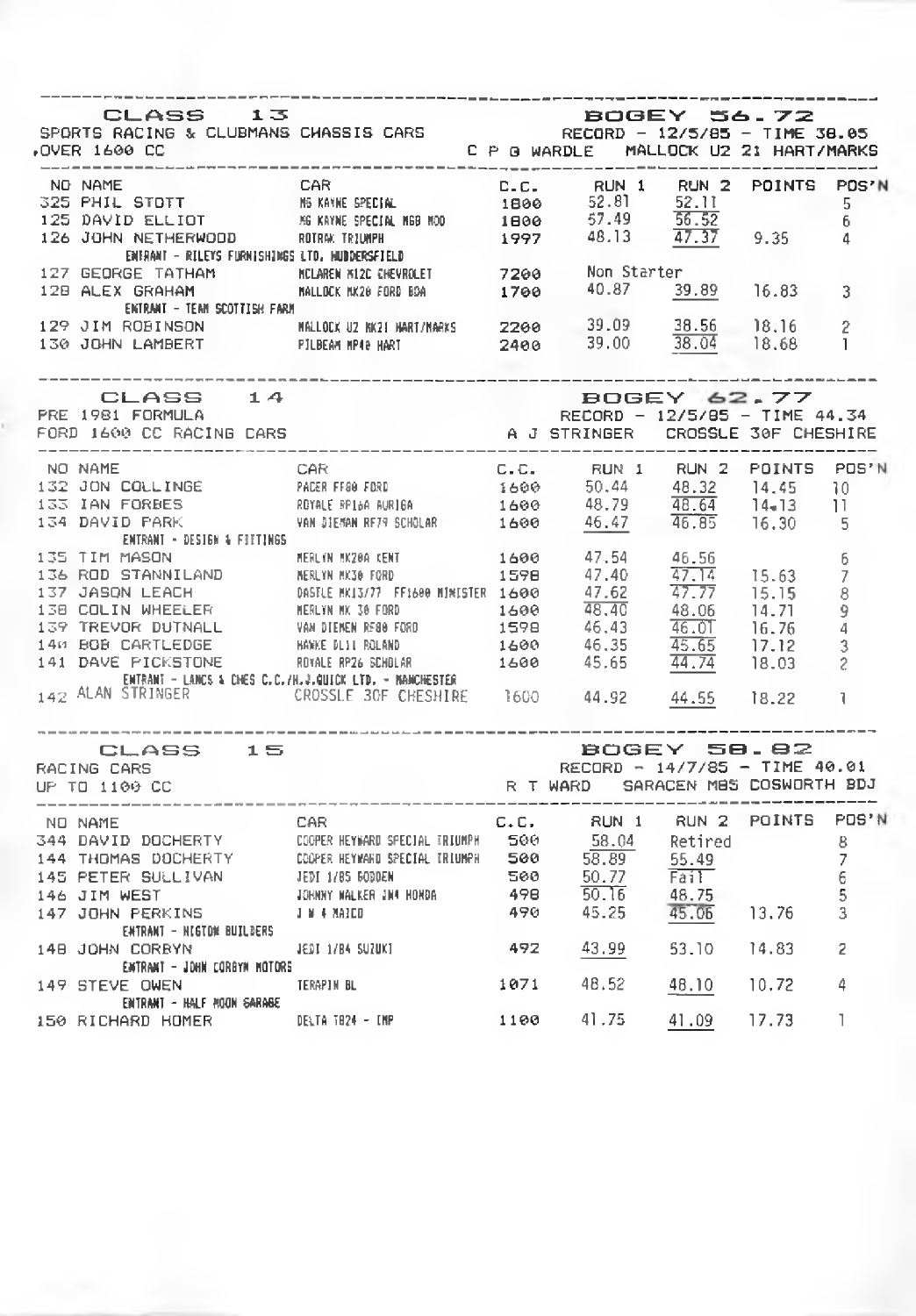| CLA88 16<br>RACING CARS<br>DVER 1100 & UP TO 1600 CC<br>---------------------------------                                                                                                                                                                                                                                                                                                                                                  | <b>BOGEY 56.31</b><br>RECORD - 12/7/81 - TIME 38.31<br>M P BOLSOVER PILBEAM MP50 BDA                                             |              |                                                                        |       |                      |                |
|--------------------------------------------------------------------------------------------------------------------------------------------------------------------------------------------------------------------------------------------------------------------------------------------------------------------------------------------------------------------------------------------------------------------------------------------|----------------------------------------------------------------------------------------------------------------------------------|--------------|------------------------------------------------------------------------|-------|----------------------|----------------|
| NO NAME                                                                                                                                                                                                                                                                                                                                                                                                                                    | <b>CAR</b>                                                                                                                       |              | C.C. RUN 1                                                             |       | RUN 2 POINTS POS'N   |                |
| <b>355 JULIETTE NIX FRAAPIN N85<br/>359 DEREK GOODALL M660 JN8 BDA<br/>360 MARTIN CHITTENDEN 68P HS 85/1 RAVED BDA</b>                                                                                                                                                                                                                                                                                                                     |                                                                                                                                  |              | $1300$ 49.34 48.57<br>1598 43.70 43.41<br>1600 41.72 72.11             |       | $\sim$ 15            |                |
|                                                                                                                                                                                                                                                                                                                                                                                                                                            |                                                                                                                                  |              |                                                                        |       | 12.90                | $_{8}$         |
| ENTRANT - MINNALL DESIGN                                                                                                                                                                                                                                                                                                                                                                                                                   |                                                                                                                                  |              |                                                                        |       |                      | - 6            |
| 361 ROB OLDAKER MARCH AUSTIN TURBO<br>152 JOHN BROCKLEY BEACH FORMULA VEE<br>153 DAVE TILLEY MARCH 722 BDA ATLANTIC<br>154 ALEX TYSON MARCH 703 FORD                                                                                                                                                                                                                                                                                       |                                                                                                                                  |              | $1142$ $40.46$                                                         |       |                      | - 2            |
|                                                                                                                                                                                                                                                                                                                                                                                                                                            |                                                                                                                                  |              |                                                                        |       | 39.80 16.51<br>49.56 | -14            |
|                                                                                                                                                                                                                                                                                                                                                                                                                                            |                                                                                                                                  |              |                                                                        |       |                      | 10             |
|                                                                                                                                                                                                                                                                                                                                                                                                                                            |                                                                                                                                  |              | 1285 48.48 49.56<br>1598 44.19 43.91<br>1300 49.21 49.15 7.16          |       |                      | 16             |
| 155 STUART NIX                                                                                                                                                                                                                                                                                                                                                                                                                             | TERRAPIN MB5<br>ROYALE RP19 VW<br>MARCH 77 B BDA<br>CLOSSLE 30F FORD<br>LLOSSLE 30F FORD                                         |              | 1300 45.36 44.53<br>1588 48.13 48.20 8.18 13<br>1600 44.50 44.94 12 12 |       |                      |                |
| 155 STUART NIX<br>156 ALAN BARNETT<br>157 CHRIS DREWETT                                                                                                                                                                                                                                                                                                                                                                                    |                                                                                                                                  |              |                                                                        |       |                      |                |
|                                                                                                                                                                                                                                                                                                                                                                                                                                            |                                                                                                                                  |              |                                                                        |       |                      |                |
| 158 RICHARD WILLIAMS                                                                                                                                                                                                                                                                                                                                                                                                                       |                                                                                                                                  | 1600         | 42.59                                                                  |       | 42.68 13.72          | $\overline{7}$ |
|                                                                                                                                                                                                                                                                                                                                                                                                                                            | ARGO JMB BDA                                                                                                                     | 1598         | 43.62                                                                  |       | 43.68 12.69          | 9              |
| ENTRANT - HIMMALL DESIGN                                                                                                                                                                                                                                                                                                                                                                                                                   |                                                                                                                                  | 1600         | $\frac{49.94}{40.94}$ 41.22                                            |       |                      | 5              |
|                                                                                                                                                                                                                                                                                                                                                                                                                                            |                                                                                                                                  |              |                                                                        |       |                      |                |
|                                                                                                                                                                                                                                                                                                                                                                                                                                            |                                                                                                                                  | 1578         | 1140 40.00 39.96 16.35 3<br>1578 40.99 40.91 15.40 4                   |       |                      |                |
| ENTRANT - GLOSSOP SUPER ALLOYS LTD                                                                                                                                                                                                                                                                                                                                                                                                         |                                                                                                                                  |              |                                                                        |       |                      |                |
|                                                                                                                                                                                                                                                                                                                                                                                                                                            |                                                                                                                                  |              |                                                                        |       |                      |                |
| ENTRANT - BYK & TOKEC HEALTH & LEISURE CLUBS                                                                                                                                                                                                                                                                                                                                                                                               |                                                                                                                                  |              |                                                                        |       |                      |                |
| CLASS 17                                                                                                                                                                                                                                                                                                                                                                                                                                   |                                                                                                                                  |              | <b>BOGEY 54.12</b><br>RECORD - 10/7/83 - TIME 36.12                    |       |                      |                |
|                                                                                                                                                                                                                                                                                                                                                                                                                                            |                                                                                                                                  |              | M P BOLSQVER PILBEAM MP50 HART                                         |       |                      |                |
|                                                                                                                                                                                                                                                                                                                                                                                                                                            |                                                                                                                                  |              | C.C. RUN 1 RUN 2 POINTS POS'N                                          |       |                      |                |
|                                                                                                                                                                                                                                                                                                                                                                                                                                            |                                                                                                                                  |              | 2282 44.68 43.81 10.31 13                                              |       |                      |                |
|                                                                                                                                                                                                                                                                                                                                                                                                                                            | ENTRANT - LANCS IECHES C.C./H J QUICX LTD - MANCHESTER                                                                           |              |                                                                        |       |                      |                |
|                                                                                                                                                                                                                                                                                                                                                                                                                                            |                                                                                                                                  |              |                                                                        |       |                      | 12             |
|                                                                                                                                                                                                                                                                                                                                                                                                                                            |                                                                                                                                  |              |                                                                        |       | 15.64                | 11             |
|                                                                                                                                                                                                                                                                                                                                                                                                                                            | <b>PILERA MP534/81 HART 2260 42.75 42.61</b><br>PILERAM MP374/81 HART 25000 39.04 38.48<br>BOULD B4/2 HART 425R 2460 38.41 38.72 |              |                                                                        |       |                      | 10             |
| ENTRANT - UNIDRAW LTD                                                                                                                                                                                                                                                                                                                                                                                                                      | PILBEAN NPS4 MART                                                                                                                |              | 2700 37.76 37.98 16.36 8                                               |       |                      |                |
| ENTRANT – A N S GLISSADE DOOR AND MINDOW SYSTEMS                                                                                                                                                                                                                                                                                                                                                                                           |                                                                                                                                  |              |                                                                        |       |                      |                |
|                                                                                                                                                                                                                                                                                                                                                                                                                                            |                                                                                                                                  | 2800         | 37.84 Fail                                                             |       | $16.28$ 9            |                |
| 163 BARRIE DUTNALL MALERT3 (ANGFORD BDA 1600 39.64 39.29 17.02 1<br>164 CHRIS KNAPMAN ENEVRON B49 BDA 159B Non Starter<br>RACING CARS<br>OVER 1600 CC<br>NO NAME<br>18 STUART HARTE CHEVRON B29 COSHDRTH<br>17 JOY RAINEY PILBEAN MP534/01 HART<br>16 CHARLES WARDLE PILBEAN MP47 REPCO<br>16 CHARLES WARDLE<br>15 MARCUS PYE<br>12 JOHN HUNT<br>11 BRIAN WALKER PILBEAN NP 40 HART<br>ENTRANT - B K N RACING -<br>10 RAY ROWAN NO DELL'UN | TOLEMAN 16280 MART 2460 36.90 36.22 17.90                                                                                        |              |                                                                        |       |                      | Ĩ.             |
| ENTRANT - GION TECHNOLOGY NITH HTS                                                                                                                                                                                                                                                                                                                                                                                                         |                                                                                                                                  |              |                                                                        |       |                      |                |
| B JIM THOMSON PILBEAN MP40AXH HART 420H<br>ENTRANT - BUYSON INTERNATIONAL LTD                                                                                                                                                                                                                                                                                                                                                              |                                                                                                                                  | 2800         | 37.53                                                                  | 37.27 | 16.85                | 4              |
|                                                                                                                                                                                                                                                                                                                                                                                                                                            |                                                                                                                                  |              |                                                                        |       | 16.83                | 5              |
| 6 CHRIS DOWSON PILBEAM NP 47RB &EPCO<br>5 ROY LANE PILDEAM MP53-I DMW                                                                                                                                                                                                                                                                                                                                                                      |                                                                                                                                  | 5000<br>2700 | $\frac{37.29}{37.15}$ $\frac{37.41}{37.20}$                            |       | 16.97                | 3              |
| ENTRANT – STEEL KING SAFETY FOOTWEAR                                                                                                                                                                                                                                                                                                                                                                                                       |                                                                                                                                  |              | 37.73 37.50                                                            |       | 16.62                | 7              |
| TIM THOMSON PILBEAM MP46 RIN HART 428H 2800                                                                                                                                                                                                                                                                                                                                                                                                | ENTRANT – GUYSON INTERNATIONAL LTD. – GTLEY                                                                                      |              |                                                                        |       |                      |                |
| 2 A DOUGLAS-OSBORN PILBEAN Nº 54 HART                                                                                                                                                                                                                                                                                                                                                                                                      |                                                                                                                                  |              | 2700 36.92 36.62 17.50                                                 |       |                      | 2              |
| ENTRANT - ANS OLISSADE BOOR & NIMBON SYSTEMS<br>1 MARTIN BOLSDVER 6000 84/2 WAT 425R 2460 37.35 37.50 16.77                                                                                                                                                                                                                                                                                                                                |                                                                                                                                  |              |                                                                        |       |                      | 6              |